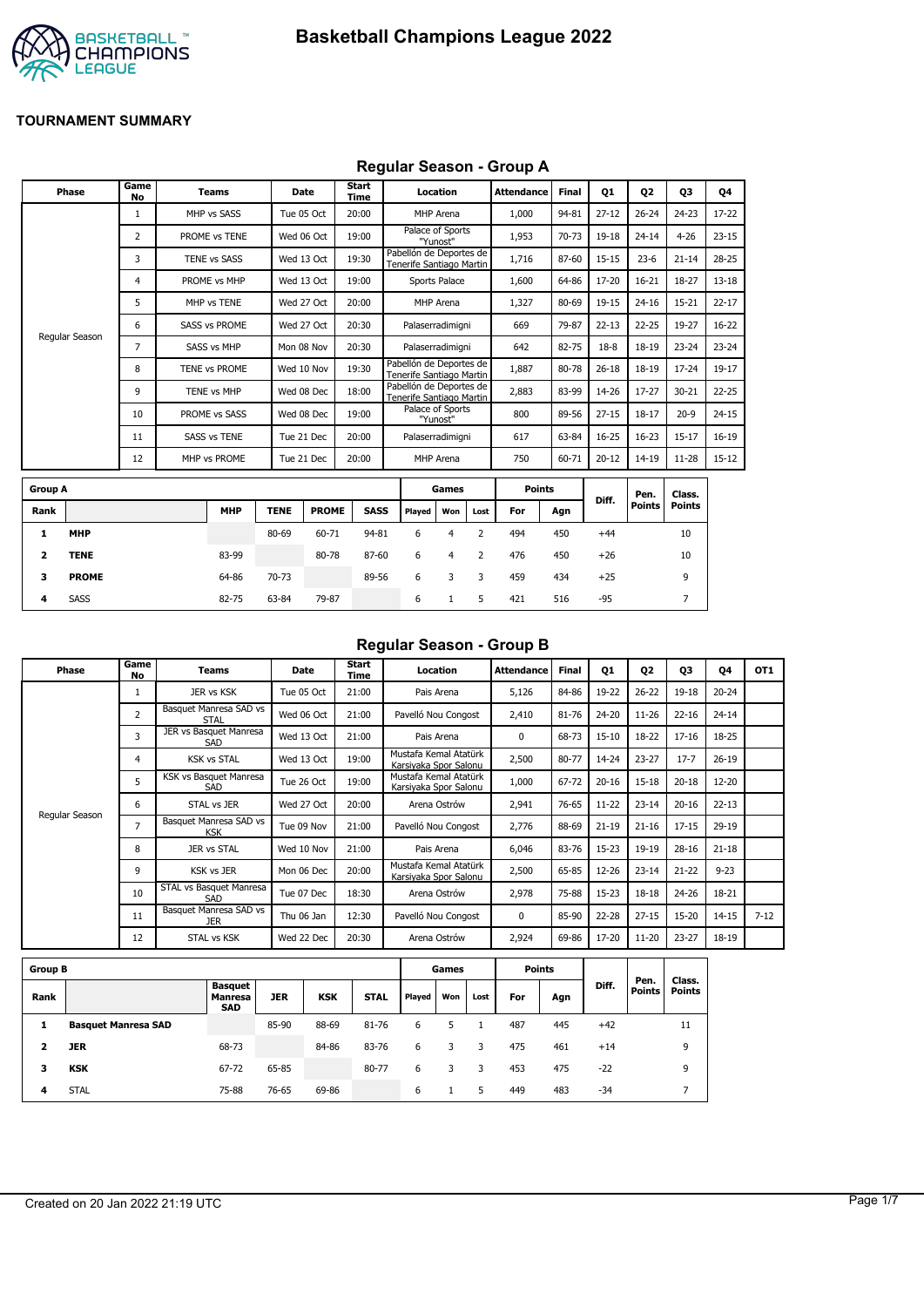



#### **Regular Season - Group C**

| Phase          | Game<br><b>No</b> | <b>Teams</b>        | Date       | Start<br>Time | Location                                            | <b>Attendance</b> | <b>Final</b> | Q1        | Q <sub>2</sub> | Q3        | Q4        | OT <sub>1</sub> |
|----------------|-------------------|---------------------|------------|---------------|-----------------------------------------------------|-------------------|--------------|-----------|----------------|-----------|-----------|-----------------|
|                | 1                 | LAVR vs JDA         | Tue 05 Oct | 19:30         | Peace and Friendship<br>Stadium                     | 400               | 65-63        | $16 - 14$ | $14 - 14$      | $14 - 15$ | $21 - 20$ |                 |
|                | 2                 | NIZH vs Unicaja SD  | Wed 06 Oct | 19:00         | Cultural Entertainment<br>Complex "Nagorny"         | 326               | 62-79        | 19-23     | $18 - 17$      | $12 - 12$ | 13-27     |                 |
|                | 3                 | JDA vs NIZH         | Tue 19 Oct | 20:30         | Palais des Sport Jean-<br>Michel Geoffroy           |                   | 89-75        | 12-26     | $28-13$        | $23 - 13$ | $26 - 23$ |                 |
|                | 4                 | Unicaja SD vs LAVR  | Wed 20 Oct | 20:30         | Palacio de Deportes<br>Jose Maria Martin<br>Carpena | 4,473             | 86-70        | $20 - 20$ | $25 - 15$      | $21 - 21$ | $20 - 14$ |                 |
|                | 5                 | Unicaja SD vs JDA   | Mon 01 Nov | 20:30         | Palacio de Deportes<br>Jose Maria Martin<br>Carpena | 4,919             | 83-54        | $21 - 22$ | $15 - 7$       | $26 - 7$  | $21 - 18$ |                 |
| Regular Season | 6                 | LAVR vs NIZH        | Tue 02 Nov | 19:30         | Peace and Friendship<br>Stadium                     | 500               | 95-86        | $28 - 27$ | $21 - 17$      | $13 - 15$ | 18-21     | $15-6$          |
|                | $\overline{7}$    | <b>NIZH vs LAVR</b> | Wed 17 Nov | 19:00         | Cultural Entertainment<br>Complex "Nagorny"         | 481               | 74-62        | $21 - 20$ | $19 - 11$      | $13 - 17$ | $21 - 14$ |                 |
|                | 8                 | JDA vs Unicaja SD   | Tue 16 Nov | 20:30         | Palais des Sport Jean-<br>Michel Geoffroy           | 4,000             | 78-68        | $21 - 15$ | $26 - 17$      | $13 - 17$ | 18-19     |                 |
|                | 9                 | <b>JDA vs LAVR</b>  | Tue 14 Dec | 20:30         | Palais des Sport Jean-<br>Michel Geoffrov           | 4,000             | 73-49        | $24 - 14$ | $14 - 15$      | $22 - 13$ | $13 - 7$  |                 |
|                | 10                | Unicaja SD vs NIZH  | Wed 15 Dec | 20:30         | Palacio de Deportes<br>Jose Maria Martin<br>Carpena | 6,137             | 93-69        | $15 - 17$ | $23 - 8$       | $27 - 25$ | 28-19     |                 |
|                | 11                | LAVR vs Unicaja SD  | Tue 21 Dec | 19:30         | Peace and Friendship<br>Stadium                     | $\Omega$          | 70-58        | $25-19$   | $16-9$         | $16 - 14$ | $13 - 16$ |                 |
|                | 12                | NIZH vs JDA         | Tue 21 Dec | 20:30         | Cultural Entertainment<br>Complex "Nagorny"         | 681               | 93-85        | 23-20     | $26 - 20$      | $26 - 27$ | 18-18     |                 |
|                |                   |                     |            |               |                                                     |                   |              |           |                |           |           |                 |

| <b>Group C</b> |             |                      |            |             |             |        | Games |      | <b>Points</b> |     |       | Pen.   | Class. |
|----------------|-------------|----------------------|------------|-------------|-------------|--------|-------|------|---------------|-----|-------|--------|--------|
| Rank           |             | <b>Unicaja</b><br>SD | <b>JDA</b> | <b>LAVR</b> | <b>NIZH</b> | Played | Won   | Lost | For           | Agn | Diff. | Points | Points |
| л.             | Unicaja SD  |                      | 83-54      | 86-70       | 93-69       | 6      | 4     |      | 467           | 403 | $+64$ |        | 10     |
| 2              | JDA         | 78-68                |            | 73-49       | 89-75       | 6      | 3     | 3    | 442           | 433 | $+9$  |        | 9      |
| 3              | <b>LAVR</b> | 70-58                | 65-63      |             | 95-86       | 6      |       |      | 411           | 440 | $-29$ |        | 9      |
| 4              | <b>NIZH</b> | 62-79                | 93-85      | 74-62       |             | 6      |       | 4    | 459           | 503 | $-44$ |        | 8      |

# **Regular Season - Group D**

| Phase          | Game<br>No   | Teams                                           | <b>Date</b> | Start<br>Time | Location                          | <b>Attendance</b> | Final | Q1        | Q2        | 03        | Q4        |
|----------------|--------------|-------------------------------------------------|-------------|---------------|-----------------------------------|-------------------|-------|-----------|-----------|-----------|-----------|
|                | $\mathbf{1}$ | Universo Treviso Basket<br><b>SSDRL vs RIGA</b> | Tue 05 Oct  | 20:30         | Palaverde                         | 1,353             | 91-85 | 23-22     | 19-30     | $23 - 12$ | $26 - 21$ |
|                | 2            | SZOM vs AEK                                     | Wed 06 Oct  | 18:00         | Savaria Arena                     | 2,200             | 83-78 | 19-21     | $19 - 14$ | 19-19     | $26 - 24$ |
|                | 3            | AEK vs Universo Treviso<br><b>Basket SSDRL</b>  | Tue 19 Oct  | 19:30         | Ano Liosia Olympic<br>Sports Hall | 1,900             | 77-92 | 18-23     | 18-27     | $24 - 15$ | $17 - 27$ |
|                | 4            | RIGA vs SZOM                                    | Wed 20 Oct  | 19:00         | Arena Riga                        | 530               | 74-80 | $11 - 16$ | $26 - 19$ | 24-29     | $13 - 16$ |
|                | 5            | <b>RIGA vs AEK</b>                              | Wed 03 Nov  | 19:00         | Arena Riga                        | 0                 | 92-76 | $27 - 15$ | 19-19     | 22-22     | $24 - 20$ |
|                | 6            | Universo Treviso Basket<br><b>SSDRL vs SZOM</b> | Wed 03 Nov  | 20:30         | Palaverde                         | 1,609             | 68-60 | $9 - 15$  | $23 - 12$ | $23 - 17$ | $13 - 16$ |
| Regular Season | 7            | AEK vs RIGA                                     | Mon 15 Nov  | 19:30         | Ano Liosia Olympic<br>Sports Hall | 1,150             | 88-79 | $25 - 25$ | $15 - 12$ | 18-21     | $30 - 21$ |
|                | 8            | SZOM vs Universo Treviso<br><b>Basket SSDRL</b> | Wed 17 Nov  | 18:00         | Savaria Arena                     | 2,200             | 81-80 | 18-24     | $23-9$    | 18-24     | $22 - 23$ |
|                | 9            | RIGA vs Universo Treviso<br><b>Basket SSDRL</b> | Tue 14 Dec  | 19:00         | Arena Riga                        | 500               | 74-71 | $16 - 15$ | 18-28     | $17 - 10$ | $23-18$   |
|                | 10           | AEK vs SZOM                                     | Tue 14 Dec  | 19:30         | Ano Liosia Olympic<br>Sports Hall | 1,250             | 83-89 | 15-26     | $23 - 16$ | $23 - 23$ | $22 - 24$ |
|                | 11           | SZOM vs RIGA                                    | Wed 22 Dec  | 20:00         | Savaria Arena                     | 2,500             | 68-59 | $15 - 27$ | $19-13$   | $17 - 12$ | $17 - 7$  |
|                | 12           | Universo Treviso Basket<br><b>SSDRL vs AEK</b>  | Wed 22 Dec  | 20:00         | Palaverde                         | 1,709             | 81-69 | 19-12     | $26 - 17$ | 14-24     | $22 - 16$ |
|                |              |                                                 |             |               |                                   |                   |       |           |           |           |           |

| <b>Group D</b>          |                                                |             |                                                                    |             |            |        | Games |      |     | Points |       |                       |                         |
|-------------------------|------------------------------------------------|-------------|--------------------------------------------------------------------|-------------|------------|--------|-------|------|-----|--------|-------|-----------------------|-------------------------|
| Rank                    |                                                | <b>SZOM</b> | <b>Universo</b><br><b>Treviso</b><br><b>Basket</b><br><b>SSDRL</b> | <b>RIGA</b> | <b>AEK</b> | Played | Won   | Lost | For | Agn    | Diff. | Pen.<br><b>Points</b> | Class.<br><b>Points</b> |
|                         | <b>SZOM</b>                                    |             | 81-80                                                              | 68-59       | 83-78      | 6      |       |      | 461 | 442    | $+19$ |                       | 11                      |
| $\overline{\mathbf{2}}$ | <b>Universo Treviso Basket</b><br><b>SSDRL</b> | 68-60       |                                                                    | 91-85       | 81-69      | 6      | 4     | っ    | 483 | 446    | $+37$ |                       | 10                      |
| з                       | <b>RIGA</b>                                    | 74-80       | 74-71                                                              |             | $92 - 76$  | 6      |       | 4    | 463 | 474    | $-11$ |                       | 8                       |
| 4                       | <b>AEK</b>                                     | 83-89       | 77-92                                                              | 88-79       |            | 6      |       | 5    | 471 | 516    | $-45$ |                       |                         |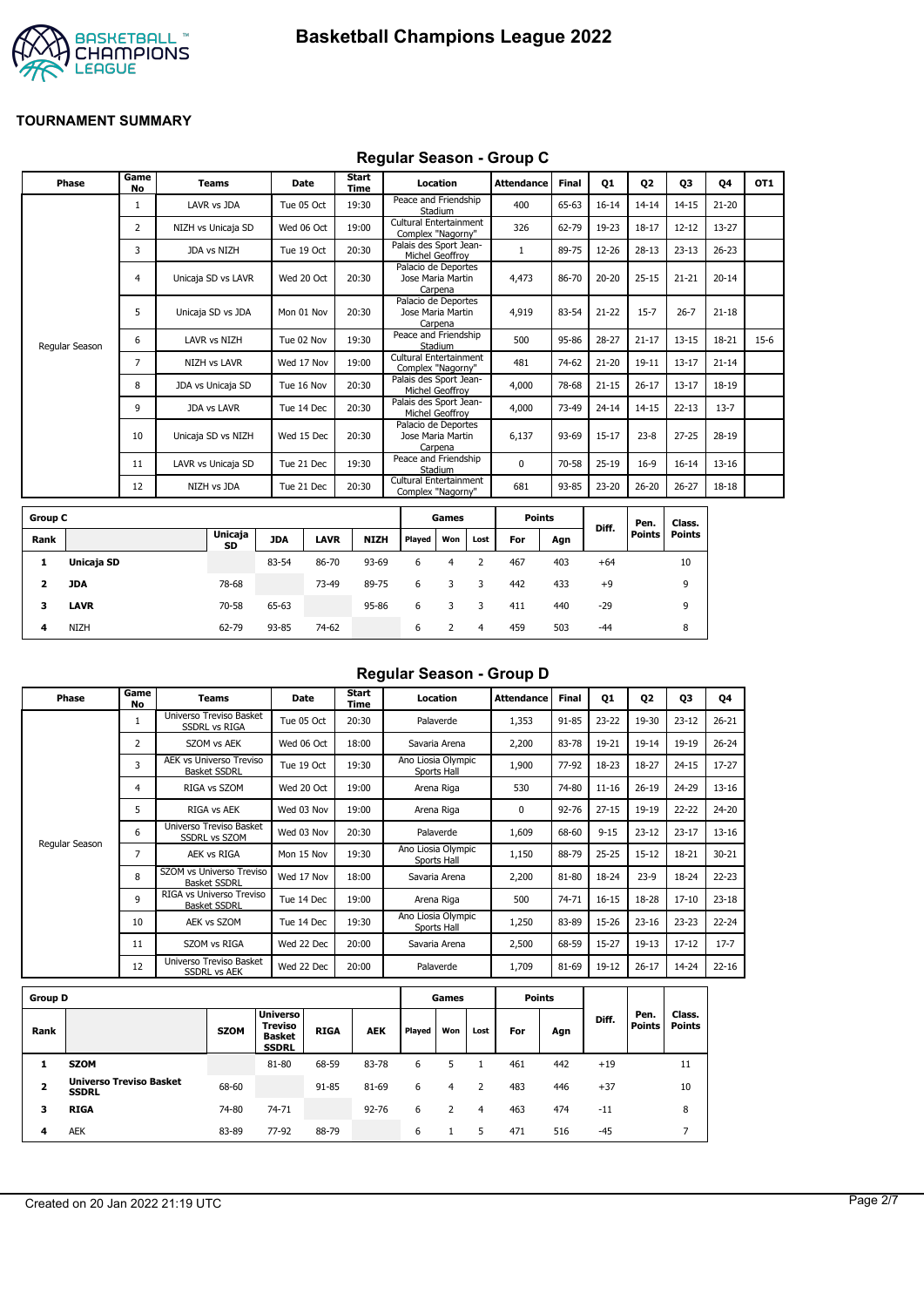

# **Regular Season - Group E**

|                | Phase          | Game<br>No     | <b>Teams</b>        |             | <b>Date</b> | Start<br>Time |                   | Location |                | <b>Attendance</b> | <b>Final</b> | 01        | <b>Q2</b>     | 03            | Q4        |
|----------------|----------------|----------------|---------------------|-------------|-------------|---------------|-------------------|----------|----------------|-------------------|--------------|-----------|---------------|---------------|-----------|
|                |                | $\mathbf{1}$   | <b>IGOK vs PAOK</b> |             | Tue 05 Oct  | 18:30         | Sportska Dvorana  | Laktaši  |                | 700               | 68-64        | $19-12$   | $7 - 20$      | $17 - 17$     | $25 - 15$ |
|                |                | $\overline{2}$ | <b>GALA vs NYMB</b> |             | Wed 06 Oct  | 21:00         | Sinan Erdem Arena |          |                | 1,200             | 101-85       | $23 - 26$ | 29-22         | $23 - 19$     | $26 - 18$ |
|                |                | 3              | PAOK vs NYMB        |             | Tue 12 Oct  | 19:30         | PAOK Sports Arena |          |                | 1,500             | 83-84        | $11 - 21$ | $24 - 19$     | $23 - 25$     | $25-19$   |
|                |                | 4              | <b>IGOK vs GALA</b> |             | Wed 13 Oct  | 18:30         | Sportska Dvorana  | Laktaši  |                | 1,000             | 85-89        | 17-27     | $27 - 25$     | $23 - 16$     | 18-21     |
|                |                | 5              | PAOK vs GALA        |             | Mon 25 Oct  | 19:30         | PAOK Sports Arena |          |                | 2,500             | 81-74        | 12-24     | $21 - 12$     | $22 - 17$     | $26 - 21$ |
|                |                | 6              | NYMB vs IGOK        |             | Tue 26 Oct  | 18:30         | Kralovka Arena    |          |                | 1,370             | 86-82        | $16 - 14$ | $30 - 21$     | 18-31         | $22 - 16$ |
|                | Regular Season | 7              | <b>GALA vs IGOK</b> |             | Tue 09 Nov  | 20:00         | Sinan Erdem Arena |          |                | 1,516             | 82-74        | 15-19     | $19 - 15$     | $26 - 25$     | $22 - 15$ |
|                |                | 8              | NYMB vs PAOK        |             | Tue 09 Nov  | 18:30         | Kralovka Arena    |          |                | 1,790             | $71 - 75$    | $21 - 21$ | $19 - 16$     | $21 - 12$     | $10 - 26$ |
|                |                | 9              | <b>IGOK vs NYMB</b> |             | Tue 07 Dec  | 18:30         | Sportska Dvorana  | Laktaši  |                | 400               | 76-69        | $26 - 25$ | $13 - 19$     | $23 - 8$      | $14 - 17$ |
|                |                | 10             | <b>GALA vs PAOK</b> |             | Wed 08 Dec  | 20:00         | Sinan Erdem Arena |          |                | 3,273             | 87-75        | 28-22     | $20 - 18$     | $28 - 18$     | $11 - 17$ |
|                |                | 11             | NYMB vs GALA        |             | Wed 22 Dec  | 18:30         | Kralovka Arena    |          |                | 973               | 86-92        | 22-26     | $23 - 20$     | 19-29         | $22 - 17$ |
|                |                | 12             | PAOK vs IGOK        |             | Wed 29 Dec  | 19:30         | PAOK Sports Arena |          |                | 1,200             | 64-75        | $18 - 17$ | 19-21         | $8 - 23$      | 19-14     |
| <b>Group E</b> |                |                |                     |             |             |               |                   | Games    |                | <b>Points</b>     |              |           | Pen.          | Class.        |           |
| Rank           |                |                | <b>GALA</b>         | <b>IGOK</b> | <b>PAOK</b> | <b>NYMB</b>   | Played            | Won      | Lost           | For               | Agn          | Diff.     | <b>Points</b> | <b>Points</b> |           |
| 1              | <b>GALA</b>    |                |                     | 82-74       | 87-75       | 101-85        | 6                 | 5        | $\mathbf{1}$   | 525               | 486          | $+39$     |               | 11            |           |
| 2              | <b>IGOK</b>    |                | 85-89               |             | 68-64       | 76-69         | 6                 | 3        | 3              | 460               | 454          | $+6$      |               | 9             |           |
| 3              | <b>PAOK</b>    |                | 81-74               | 64-75       |             | 83-84         | 6                 | 2        | $\overline{4}$ | 442               | 459          | $-17$     |               | 8             |           |
| 4              | <b>NYMB</b>    |                | 86-92               | 86-82       | 71-75       |               | 6                 | 2        | 4              | 481               | 509          | $-28$     |               | 8             |           |

#### **Regular Season - Group F**

| Phase          | Game<br>No     | Teams               | Date       | Start<br>Time | Location                     | <b>Attendance</b> | <b>Final</b> | Q1        | Q <sub>2</sub> | Q <sub>3</sub> | 04        | OT <sub>1</sub> |
|----------------|----------------|---------------------|------------|---------------|------------------------------|-------------------|--------------|-----------|----------------|----------------|-----------|-----------------|
|                |                | TOFA vs OOST        | Tue 05 Oct | 19:00         | Tofas Nilüfer Spor<br>Salonu | 700               | $92 - 83$    | $29-16$   | $20 - 22$      | $27 - 22$      | $16 - 23$ |                 |
|                | $\overline{2}$ | SIG vs KALE         | Wed 06 Oct | 20:30         | Rhenus Sport                 | 3,025             | $75 - 73$    | 19-24     | $22 - 12$      | $17 - 17$      | 17-20     |                 |
|                | 3              | OOST vs SIG         | Mon 11 Oct | 20:00         | Versluys   Dôme              | 901               | $77 - 83$    | $15 - 14$ | $23 - 25$      | 19-28          | $20 - 16$ |                 |
|                | 4              | <b>TOFA vs KALE</b> | Tue 12 Oct | 19:00         | Tofas Nilüfer Spor<br>Salonu | 0                 | $77 - 81$    | $25 - 18$ | $15 - 22$      | $18 - 22$      | 19-19     |                 |
|                | 5              | SIG vs TOFA         | Tue 26 Oct | 20:30         | Rhenus Sport                 | 4,425             | 74-76        | $13 - 25$ | $21 - 15$      | $21 - 20$      | 19-16     |                 |
|                | 6              | KALE vs OOST        | Tue 26 Oct | 19:00         | Saku Suurhall                | 834               | 85-87        | $25-19$   | $21 - 16$      | 19-18          | $10 - 22$ | $10 - 12$       |
| Regular Season | 7              | <b>TOFA vs SIG</b>  | Wed 10 Nov | 20:00         | Tofas Nilüfer Spor<br>Salonu | 794               | 85-75        | $27 - 15$ | 19-20          | $17 - 27$      | $22 - 13$ |                 |
|                | 8              | <b>OOST vs KALE</b> | Wed 10 Nov | 20:00         | Versluys   Dôme              | 1,001             | 99-66        | $25 - 22$ | $24 - 12$      | $26 - 16$      | $24 - 16$ |                 |
|                | 9              | <b>KALE vs SIG</b>  | Tue 07 Dec | 19:00         | Saku Suurhall                | 608               | 86-93        | 22-30     | $16 - 17$      | $21 - 18$      | $27 - 28$ |                 |
|                | 10             | <b>OOST vs TOFA</b> | Wed 08 Dec | 20:00         | Versluys   Dôme              | 20                | 78-83        | $19 - 10$ | 13-31          | $30 - 21$      | $16 - 21$ |                 |
|                | 11             | <b>KALE vs TOFA</b> | Tue 21 Dec | 20:00         | Saku Suurhall                | 408               | 72-70        | $21 - 15$ | $20 - 18$      | $11 - 21$      | $20 - 16$ |                 |
|                | 12             | SIG vs OOST         | Tue 21 Dec | 20:30         | Rhenus Sport                 | 4,527             | 91-92        | $25 - 25$ | $24 - 25$      | $13 - 23$      | $29-19$   |                 |

| <b>Group F</b> |             |             |            |             |             |        | Games |      | <b>Points</b> |     |       | Pen.          | Class.        |
|----------------|-------------|-------------|------------|-------------|-------------|--------|-------|------|---------------|-----|-------|---------------|---------------|
| Rank           |             | <b>TOFA</b> | <b>SIG</b> | <b>OOST</b> | <b>KALE</b> | Played | Won   | Lost | For           | Agn | Diff. | <b>Points</b> | <b>Points</b> |
|                | <b>TOFA</b> |             | 85-75      | $92 - 83$   | $77 - 81$   | 6      | 4     |      | 483           | 463 | $+20$ |               | 10            |
| 2              | <b>SIG</b>  | 74-76       |            | 91-92       | 75-73       | 6      |       | 3    | 491           | 489 | $+2$  |               | 9             |
| з              | <b>OOST</b> | 78-83       | $77 - 83$  |             | 99-66       | 6      |       | 3    | 516           | 500 | $+16$ |               | 9             |
| 4              | <b>KALE</b> | 72-70       | 86-93      | 85-87       |             | 6      |       | 4    | 463           | 501 | $-38$ |               | 8             |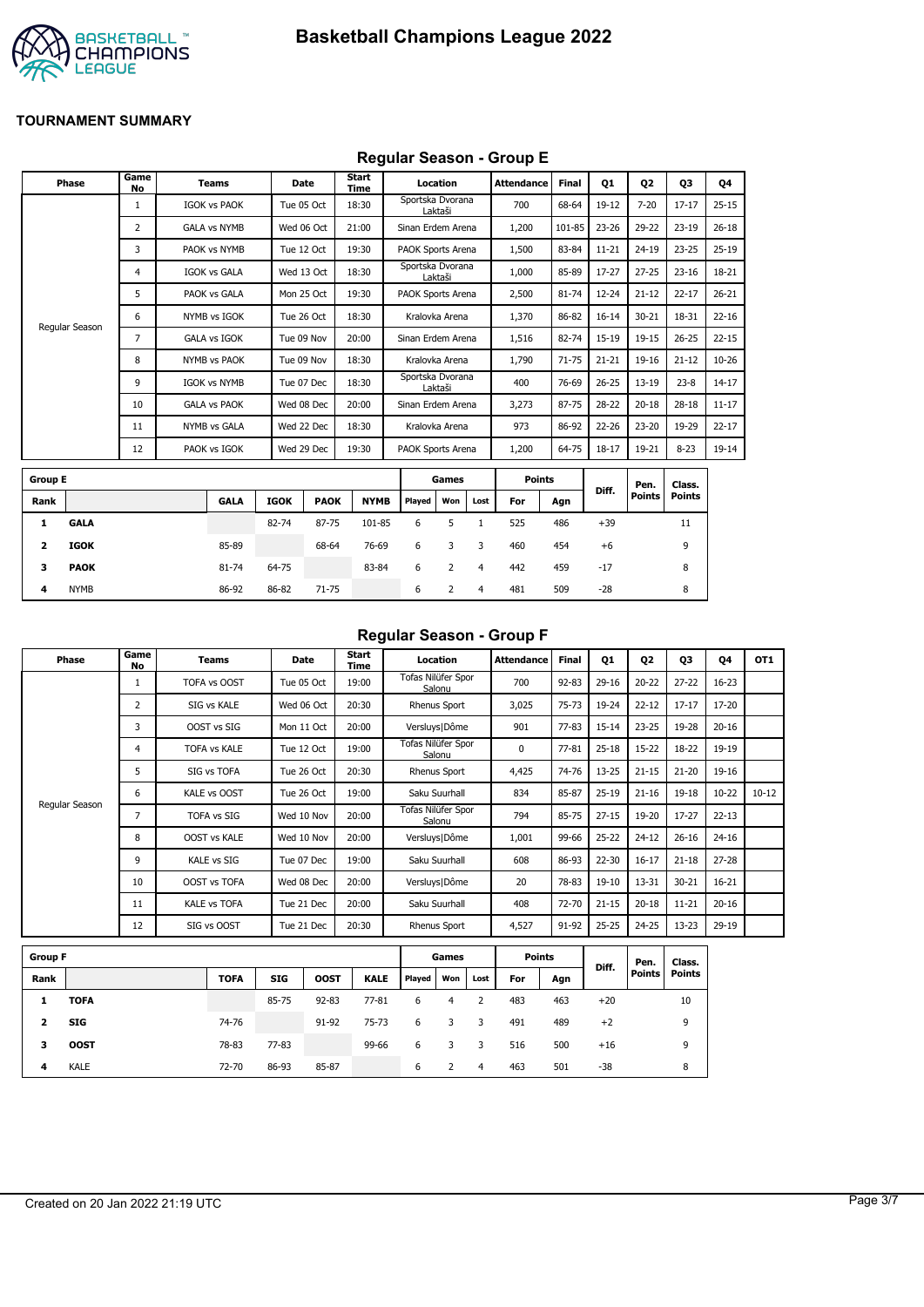

# **Regular Season - Group G**

|                | <b>Phase</b>   | Game<br><b>No</b> | <b>Teams</b>        | Date        |            | <b>Start</b><br>Time |                                               | Location       |      | <b>Attendance</b> | Final          | Q1        | Q <sub>2</sub> | Q3            | Q4        | OT1       | OT <sub>2</sub> |
|----------------|----------------|-------------------|---------------------|-------------|------------|----------------------|-----------------------------------------------|----------------|------|-------------------|----------------|-----------|----------------|---------------|-----------|-----------|-----------------|
|                |                | 1                 | <b>BRIN vs HOLO</b> | Wed 06 Oct  |            | 20:30                | Palazzetto dello Sport<br>"Elio Pentassuglia" |                |      | 1,000             | 61-88          | $9 - 29$  | $13 - 20$      | $17 - 21$     | $22 - 18$ |           |                 |
|                |                | 2                 | CLUJ vs DSK         | Tue 05 Oct  |            | 19:30                |                                               | <b>BTarena</b> |      | 1,650             | 66-60          | 14-21     | $18 - 10$      | $21 - 16$     | $13 - 13$ |           |                 |
|                |                | 3                 | <b>BRIN vs CLUJ</b> |             | Mon 18 Oct | 20:30                | Palazzetto dello Sport<br>"Elio Pentassuglia" |                |      | 1,500             | $71 - 76$      | 15-18     | $14 - 12$      | $12 - 17$     | 30-29     |           |                 |
|                |                | 4                 | DSK vs HOLO         | Tue 07 Dec  |            | 20:00                | Volkswagen Arena                              |                |      | $\mathbf 0$       | 86-79          | 18-23     | $22 - 19$      | $26 - 14$     | $20 - 23$ |           |                 |
|                |                | 5                 | HOLO vs CLUJ        | Wed 03 Nov  |            | 19:45                | Holon Toto Arena                              |                |      | 0                 | 78-68          | 22-20     | $15 - 16$      | $21 - 19$     | $20 - 13$ |           |                 |
|                |                | 6                 | DSK vs BRIN         | Wed 03 Nov  |            | 20:00                | Volkswagen Arena                              |                |      | 750               | 82-76          | 22-27     | $22 - 21$      | $19 - 13$     | 19-15     |           |                 |
|                | Regular Season | 7                 | <b>BRIN vs DSK</b>  | Tue 16 Nov  |            | 20:30                | Palazzetto dello Sport<br>"Elio Pentassuglia" |                |      | 1,400             | 82-73          | $22 - 16$ | 19-27          | $20 - 8$      | $21 - 22$ |           |                 |
|                |                | 8                 | CLUJ vs HOLO        | Wed 17 Nov  |            | 19:30                |                                               | <b>BTarena</b> |      | $\mathbf 0$       | 106-<br>101    | 17-24     | $20 - 22$      | $20 - 15$     | $26 - 22$ | $11 - 11$ | $12 - 7$        |
|                |                | 9                 | <b>HOLO vs DSK</b>  | Wed 15 Dec  |            | 21:00                | Holon Toto Arena                              |                |      | 0                 | 64-57          | 15-19     | $12 - 10$      | $22 - 13$     | 15-15     |           |                 |
|                |                | 10                | <b>CLUJ vs BRIN</b> | Wed 15 Dec  |            | 19:00                |                                               | <b>BTarena</b> |      | 4,112             | 104-94         | 28-19     | $27 - 29$      | 28-26         | $21 - 20$ |           |                 |
|                |                | 11                | <b>HOLO vs BRIN</b> | Wed 22 Dec  |            | 19:00                | Holon Toto Arena                              |                |      | $\mathbf 0$       | 84-80          | $30 - 16$ | 17-20          | $21 - 22$     | $16 - 22$ |           |                 |
|                |                | 12                | DSK vs CLUJ         | Wed 22 Dec  |            | 20:00                | Volkswagen Arena                              |                |      | 1,470             | $101 -$<br>103 | 24-26     | $25 - 25$      | 29-18         | 23-34     |           |                 |
| <b>Group G</b> |                |                   |                     |             |            |                      |                                               | Games          |      | <b>Points</b>     |                |           | Pen.           | Class.        |           |           |                 |
| Rank           |                |                   | <b>CLUJ</b>         | <b>HOLO</b> | <b>DSK</b> | <b>BRIN</b>          | Played                                        | Won            | Lost | For               | Agn            | Diff.     | <b>Points</b>  | <b>Points</b> |           |           |                 |
| 1              | <b>CLUJ</b>    |                   |                     | 106-101     | 66-60      | 104-94               | 6                                             | 5              |      | 523               | 505            | $+18$     |                | 11            |           |           |                 |

| 4            | <b>BRIN</b> | 71-76   | 61-88 | 82-73 |       | 6     | 1 5 | 464  | 507 | -43   |    |
|--------------|-------------|---------|-------|-------|-------|-------|-----|------|-----|-------|----|
| $\mathbf{3}$ | DSK         | 101-103 | 86-79 |       | 82-76 | 6 2 4 |     | 459  | 470 | $-11$ |    |
| -2           | HOLO        | 78-68   |       | 64-57 | 84-80 | 6 4 2 |     | -494 | 458 | +36   | 10 |

#### **Regular Season - Group H**

| Phase          | Game<br>No | Teams                 | Date       | Start<br>Time | Location                              | <b>Attendance</b> | <b>Final</b> | Q1        | Q <sub>2</sub> | Q3        | Q4        | OT <sub>1</sub> | OT <sub>2</sub> |
|----------------|------------|-----------------------|------------|---------------|---------------------------------------|-------------------|--------------|-----------|----------------|-----------|-----------|-----------------|-----------------|
|                |            | <b>BURG vs BESIK</b>  | Mon 04 Oct | 20:30         | Pabellon Multiusos<br>Coliseum Burgos | 7,415             | 82-74        | $21 - 20$ | $23 - 23$      | $14 - 15$ | $24 - 16$ |                 |                 |
|                | 2          | <b>OLDEN vs VILN</b>  | Wed 06 Oct | 20:00         | <b>EWE Arena</b>                      | 2,836             | $76 - 72$    | $16 - 18$ | $21 - 20$      | $21 - 21$ | $18 - 13$ |                 |                 |
|                | 3          | <b>VILN vs BURG</b>   | Tue 19 Oct | 19:30         | Avia Solutions Group<br>Arena         | 2,632             | 87-69        | $22 - 17$ | $27 - 13$      | $17 - 22$ | $21 - 17$ |                 |                 |
|                | 4          | OLDEN vs BESIK        | Tue 19 Oct | 20:00         | <b>EWE Arena</b>                      | 3,000             | 81-83        | $31 - 25$ | $21 - 17$      | $13 - 25$ | $16 - 16$ |                 |                 |
|                | 5          | <b>BESIK vs VILN</b>  | Tue 02 Nov | 20:00         | Besiktas Akatlar Arena                | 500               | 82-79        | $22 - 6$  | $22 - 21$      | $11 - 21$ | 14-21     | $5 - 5$         | $8 - 5$         |
|                | 6          | <b>BURG vs OLDEN</b>  | Tue 02 Nov | 20:30         | Pabellon Multiusos<br>Coliseum Burgos | 6,819             | $92 - 80$    | $24 - 24$ | $16 - 18$      | $33 - 17$ | 19-21     |                 |                 |
| Regular Season | 7          | <b>VILN vs BESIK</b>  | Wed 17 Nov | 19:30         | Avia Solutions Group<br>Arena         | 4,121             | 82-69        | $20 - 14$ | $21 - 22$      | $22 - 15$ | 19-18     |                 |                 |
|                | 8          | <b>OLDEN vs BURG</b>  | Wed 17 Nov | 20:00         | <b>EWE Arena</b>                      | 3,157             | $72 - 85$    | $25 - 14$ | $14 - 17$      | $16 - 24$ | 17-30     |                 |                 |
|                | 9          | <b>VILN vs OLDEN</b>  | Mon 13 Dec | 19:30         | <b>Avia Solutions Group</b><br>Arena  | 4,836             | 71-69        | 19-17     | $22 - 16$      | $17 - 18$ | $13 - 18$ |                 |                 |
|                | 10         | <b>BESIK vs BURG</b>  | Tue 14 Dec | 20:00         | Besiktas Akatlar Arena                | 568               | 75-82        | 18-21     | $24 - 25$      | 18-19     | $15 - 17$ |                 |                 |
|                | 11         | <b>BURG vs VILN</b>   | Tue 21 Dec | 18:00         | Pabellon Multiusos<br>Coliseum Burgos | 5,213             | 77-84        | $21 - 17$ | $22 - 26$      | $15 - 23$ | 19-18     |                 |                 |
|                | 12         | <b>BESIK vs OLDEN</b> | Tue 21 Dec | 20:00         | Besiktas Akatlar Arena                | 385               | 88-72        | $21 - 19$ | $18 - 18$      | $18 - 17$ | $31 - 18$ |                 |                 |

| <b>Group H</b> |              |             |             |              |              |        | Games |      |     | <b>Points</b> |       | Pen.   | Class.        |
|----------------|--------------|-------------|-------------|--------------|--------------|--------|-------|------|-----|---------------|-------|--------|---------------|
| Rank           |              | <b>VILN</b> | <b>BURG</b> | <b>BESIK</b> | <b>OLDEN</b> | Played | Won   | Lost | For | Agn           | Diff. | Points | <b>Points</b> |
|                | <b>VILN</b>  |             | 87-69       | 82-69        | $71-69$      | 6      | 4     |      | 475 | 442           | $+33$ |        | 10            |
| 2              | <b>BURG</b>  | 77-84       |             | 82-74        | $92 - 80$    | 6      | 4     | 2    | 487 | 472           | $+15$ |        | 10            |
| 3              | <b>BESIK</b> | 82-79       | 75-82       |              | 88-72        | 6      | 3     | 3    | 471 | 478           | $-7$  |        | 9             |
| 4              | <b>OLDEN</b> | 76-72       | 72-85       | 81-83        |              | 6      |       | 5    | 450 | 491           | $-41$ |        |               |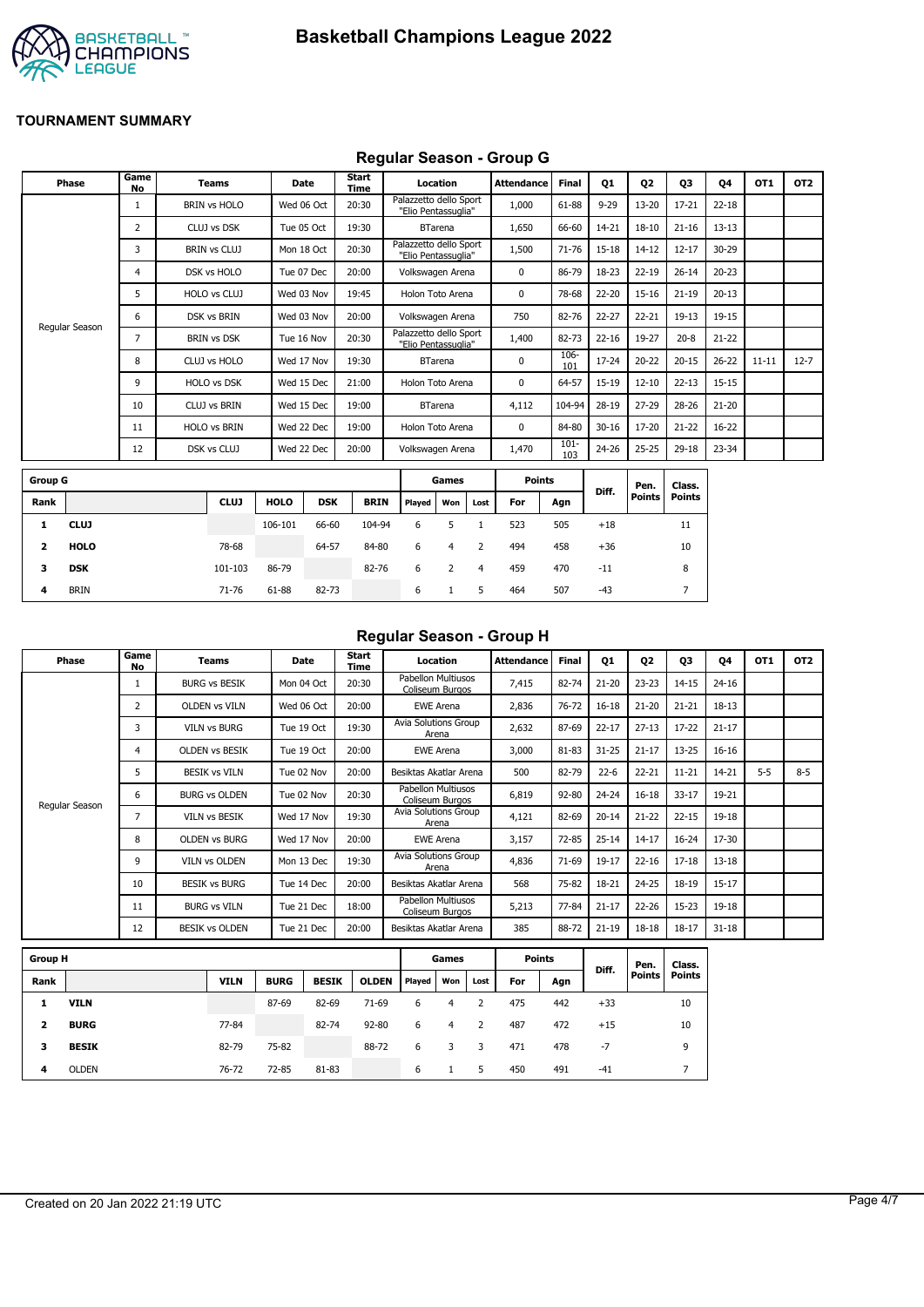# **Basketball Champions League 2022**



#### **TOURNAMENT SUMMARY**

|          |            |                     |            |                      | <b>Play-ins</b>             |                   |              |                |           |           |           |
|----------|------------|---------------------|------------|----------------------|-----------------------------|-------------------|--------------|----------------|-----------|-----------|-----------|
| Phase    | Game<br>No | <b>Teams</b>        | Date       | Start<br><b>Time</b> | Location                    | <b>Attendance</b> | <b>Final</b> | Q <sub>1</sub> | Q2        | Q3        | Q4        |
|          | A          | IGOK vs OOST        | Tue 04 Jan | 18:30                | Sportska Dvorana<br>Laktaši | 800               | 87-72        | 23-22          | $16 - 20$ | $29 - 17$ | 19-13     |
| Play-ins | B          | OOST vs IGOK        | Tue 18 Jan | 20:00                | Versluys   Dôme             |                   | 85-64        | $30 - 12$      | $20 - 12$ | 17-20     | 18-20     |
|          | -<br>◡     | <b>IGOK vs OOST</b> | Thu 20 Jan | 18:30                | Sportska Dvorana<br>Laktaši | 500               | $77 - 83$    | $22 - 18$      | $21 - 21$ | $18 - 21$ | $16 - 23$ |

|          |            |                                                        |            |                      | <b>Play-ins</b>                                     |                   |              |           |                |           |           |
|----------|------------|--------------------------------------------------------|------------|----------------------|-----------------------------------------------------|-------------------|--------------|-----------|----------------|-----------|-----------|
| Phase    | Game<br>No | <b>Teams</b>                                           | Date       | Start<br><b>Time</b> | Location                                            | <b>Attendance</b> | <b>Final</b> | Q1        | Q <sub>2</sub> | Q3        | Q4        |
|          |            | <b>BURG vs DSK</b>                                     | Tue 04 Jan | 20:30                | Pabellon Multiusos<br>Coliseum Burgos               | 4,412             | 83-78        | 19-25     | $20 - 14$      | $25 - 19$ | 19-20     |
|          |            | JDA vs RIGA                                            | Tue 04 Jan | 20:30                | Palais des Sport Jean-<br>Michel Geoffroy           | 2,000             | 84-77        | $14 - 18$ | $25 - 18$      | $22 - 21$ | $23 - 20$ |
|          |            | SIG vs PAOK                                            | Wed 05 Jan | 20:00                | Rhenus Sport                                        | 2,000             | 105-78       | $30 - 18$ | $27 - 16$      | $20 - 25$ | 28-19     |
|          | A          | <b>HOLO vs BESIK</b>                                   | Wed 05 Jan | 21:00                | Holon Toto Arena                                    | 0                 | $72 - 73$    | $20 - 17$ | $15 - 11$      | $17 - 24$ | $20 - 21$ |
|          |            | TENE vs KSK<br>Wed 12 Jan                              |            | 19:30                | Pabellón de Deportes de<br>Tenerife Santiago Martin | 652               | 76-69        | 19-16     | 18-24          | $17 - 12$ | $22 - 17$ |
|          |            | Universo Treviso Basket<br><b>SSDRL vs LAVR</b>        | Wed 12 Jan | 20:30                | Palaverde                                           | 1,037             | 87-72        | $23 - 20$ | $21 - 16$      | 19-21     | $24 - 15$ |
| Play-ins |            | <b>JER vs PROME</b>                                    | Wed 12 Jan | 21:00                | Pais Arena                                          | 4,000             | 95-70        | $40 - 16$ | $22 - 24$      | $16 - 7$  | $17 - 23$ |
|          |            | PAOK vs SIG                                            | Wed 12 Jan | 19:30                | PAOK Sports Arena                                   | 500               | 79-80        | 15-23     | $19 - 14$      | $23 - 15$ | $22 - 28$ |
|          |            | <b>BESIK vs HOLO</b>                                   | Wed 12 Jan | 20:00                | Besiktas Akatlar Arena                              | $\mathbf 0$       | 70-72        | $26 - 13$ | 18-24          | $11 - 16$ | $15-19$   |
|          | B          | <b>LAVR vs Universo Treviso</b><br><b>Basket SSDRL</b> | Tue 18 Jan | 19:30                | Peace and Friendship<br>Stadium                     | 300               | 78-90        | 14-22     | $18 - 17$      | $23 - 23$ | $23 - 28$ |
|          |            | <b>DSK vs BURG</b>                                     | Tue 18 Jan | 20:00                | Volkswagen Arena                                    | 828               | 85-66        | $21 - 16$ | $19-18$        | $22 - 13$ | $23-19$   |
|          |            | <b>KSK vs TENE</b>                                     | Tue 18 Jan | 20:00                | Mustafa Kemal Atatürk<br>Karsiyaka Spor Salonu      | 1,500             | 88-80        | $21 - 17$ | 18-27          | $24 - 21$ | $25 - 15$ |
|          |            | <b>HOLO vs BESIK</b>                                   | Wed 19 Jan | 21:00                | Holon Toto Arena                                    | 0                 | 74-68        | $13 - 16$ | $26 - 14$      | 19-22     | $16 - 16$ |
|          | С          | <b>BURG vs DSK</b>                                     | Thu 20 Jan | 20:30                | Pabellon Multiusos<br>Coliseum Burgos               | 4,678             | 68-80        | 16-16     | 18-24          | $20 - 21$ | 14-19     |

| Legend |                |       |              |            |                     |    |              |
|--------|----------------|-------|--------------|------------|---------------------|----|--------------|
| Class. | Classification | Diff. | Difference   | <b>DSQ</b> | <b>Disqualified</b> | GP | Games played |
| I OTx  | Overtime       | Qx    | Quarter Time | W/L        | Win/Loss            |    |              |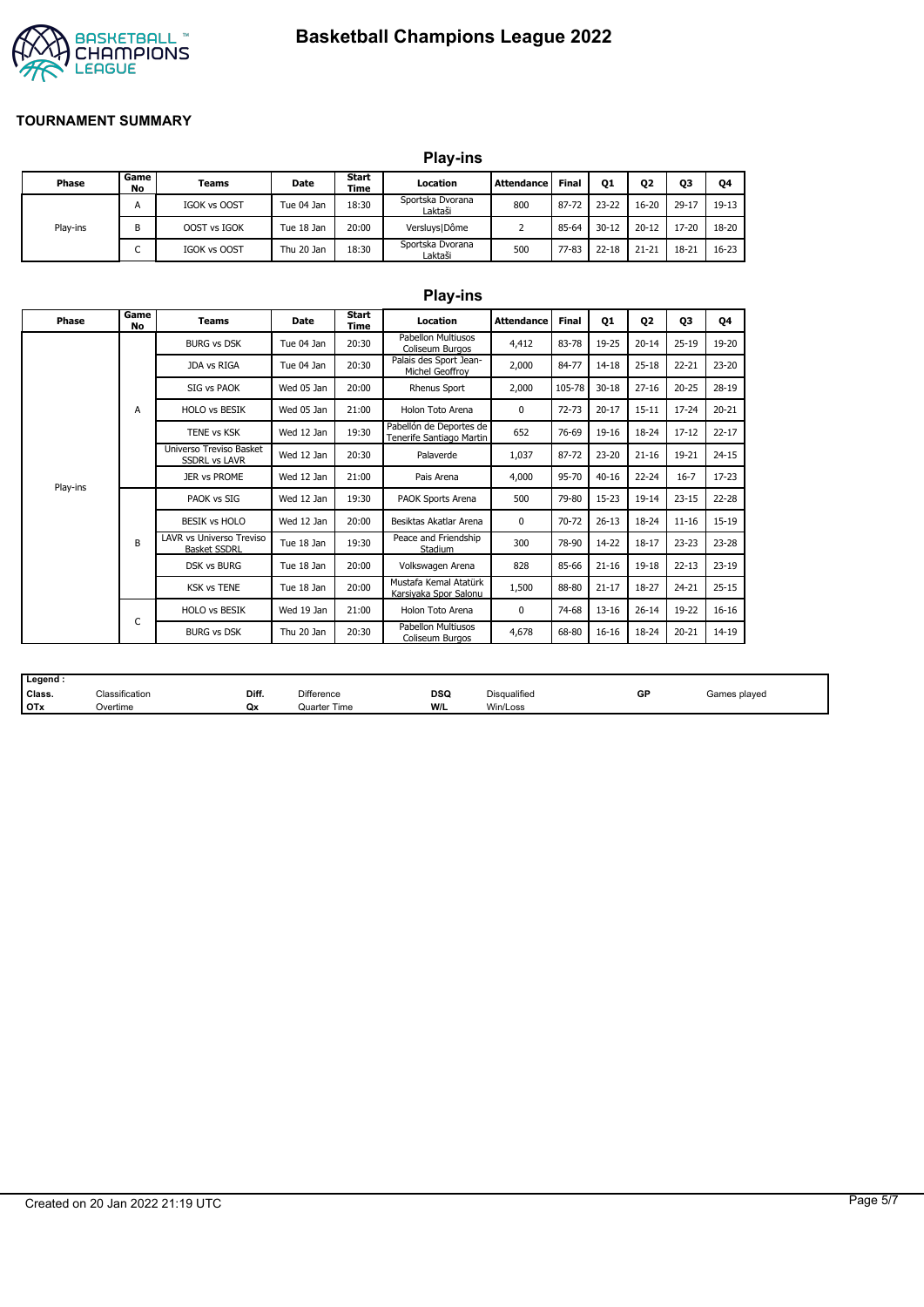